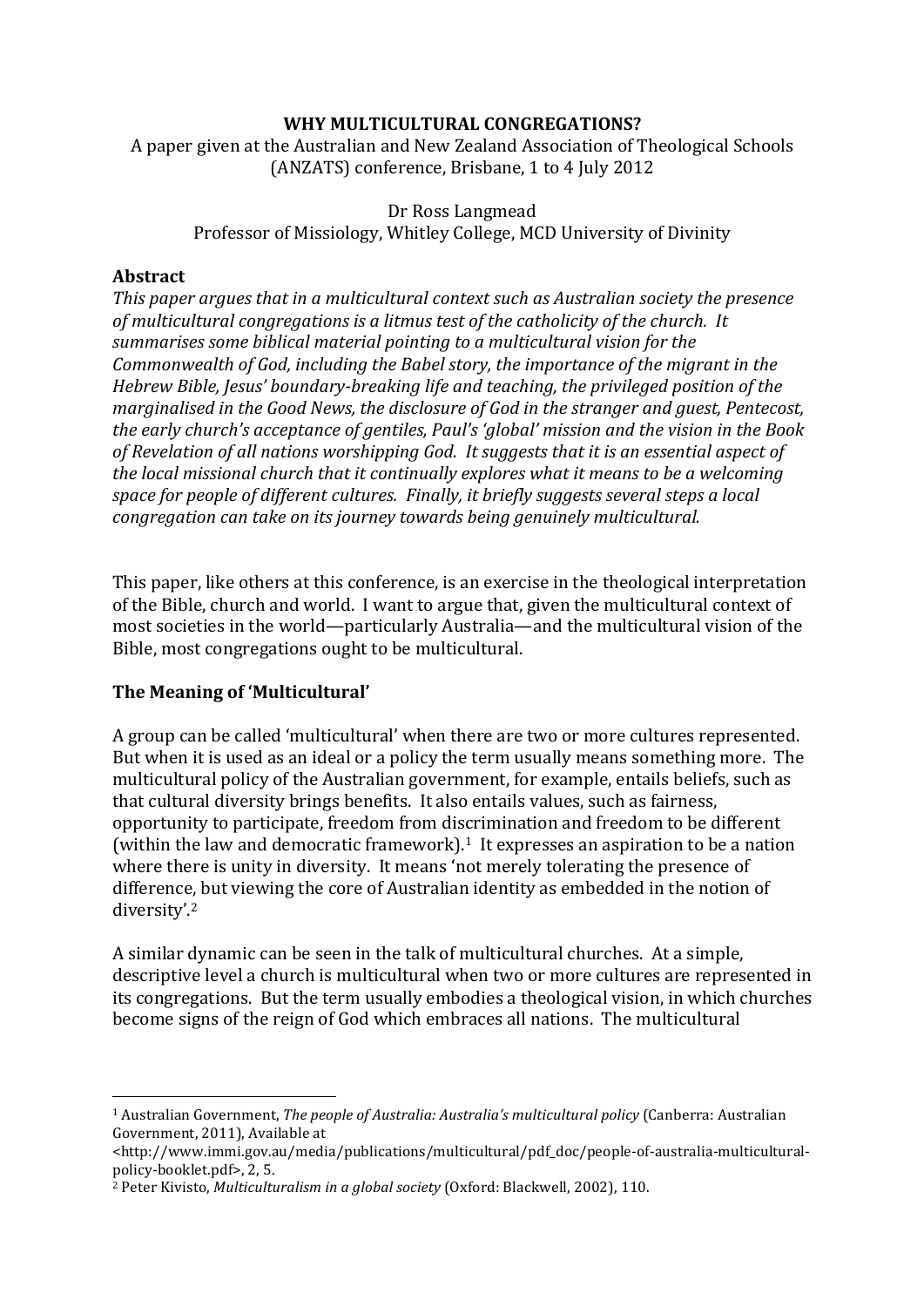dimension is part of what it is to be 'catholic', which means 'universal' and 'allembracing', but also 'inclusive of all kinds of people'.<sup>3</sup>

I wish to use the term 'multiculturalism' in this sense—as embodying a theological vision. 

Let me point to some complexities in multicultural language. A multicultural group is usually, but not always, multilingual. 'Multicultural' has almost the same meaning as 'multiethnic', where ethnicity is an imprecise concept to identify groups, usually minorities, bonded by language, kinship, history, race or culture.<sup>4</sup> North American Christians tend to prefer the terms 'multiethnic' or 'multiracial', and more conservative church leaders in the U.S. often reject the term 'multicultural' because to them it smacks of cultural relativism and too much tolerance<sup>5</sup>, an odd decision to most missiologists, who are at home with the notion that the gospel takes different shapes in different cultures. The term 'culture' is central in discourses such as anthropology, sociology, cultural analysis and missiological contextualisation and it does its job well. But it is also an imprecise term. It can be very general, as in 'Asian' or 'Western' culture, or specific, in describing sub-cultures, such as those of skateboarders or Indian taxi drivers. I would be hard-pressed to list the cultures to which I belong, because they overlap, change, have fuzzy boundaries and are often hybrid. Nevertheless, we cannot do without a term that points to the integrated system of learned patterns of behaviour, ideas and products characteristic of a recognizable social group.<sup>6</sup>

I propose that a multicultural congregation is one that is made up of a variety of cultures and ethnic groups, which actively contribute to the leadership, direction, worship, style and ethos of the church, and share its power, finances and resources.

As a definition, this clearly falls into the aspirational type, embedded with beliefs and values. It excludes an Australian congregation where many cultures are represented but which is Anglo-Australian in nearly every respect, from the music to the languages heard and the style of the leadership. It excludes the landlord-tenant relationship where church buildings are let by an Anglo-Australian congregation to a migrant congregation with only occasional contact. It holds out the vision of a congregation where difference is welcomed and valued, where different accents are a natural part of the conversation and where different ways of worshipping are experienced regularly.

This vision is based on a missional reading of the Bible.<sup>7</sup> Such a reading begins by asking what the mission of God appears to be, taking into account the Hebrew covenant;

 

<sup>&</sup>lt;sup>3</sup> Daniel L Migliore, *Faith seeking understanding: An introduction to Christian theology*, 2nd ed. (Grand Rapids: Eerdmans, 2004), 272.

<sup>&</sup>lt;sup>4</sup> Richard Schermerhorn, 'Ethnicity and minority groups', in Ethnicity, eds. John Hutchinson and Anthony D Smith (Oxford: Oxford University Press, 1996), 17

<sup>&</sup>lt;sup>5</sup> Mark DeYmaz and Harry Li, *Ethnic blends: Mixing diversity into your local church* (Grand Rapids: Zondervan, 2010), 39

<sup>6</sup> Brian M Howell and Jenell Williams Paris, *Introducing cultural anthropology: A Christian perspective* (Grand Rapids: Baker Academic, 2011), 36 Paul G Hiebert, *Cultural anthropology*, 2nd ed. (Grand Rapids: Baker, 1983), 25.

<sup>&</sup>lt;sup>7</sup> Michael Barram, "'Located" questions for a missional hermeneutic',

<sup>&</sup>lt;http://www.gocn.org/resources/articles/located-questions-missional-hermeneutic>, Gospel and Our Culture Network.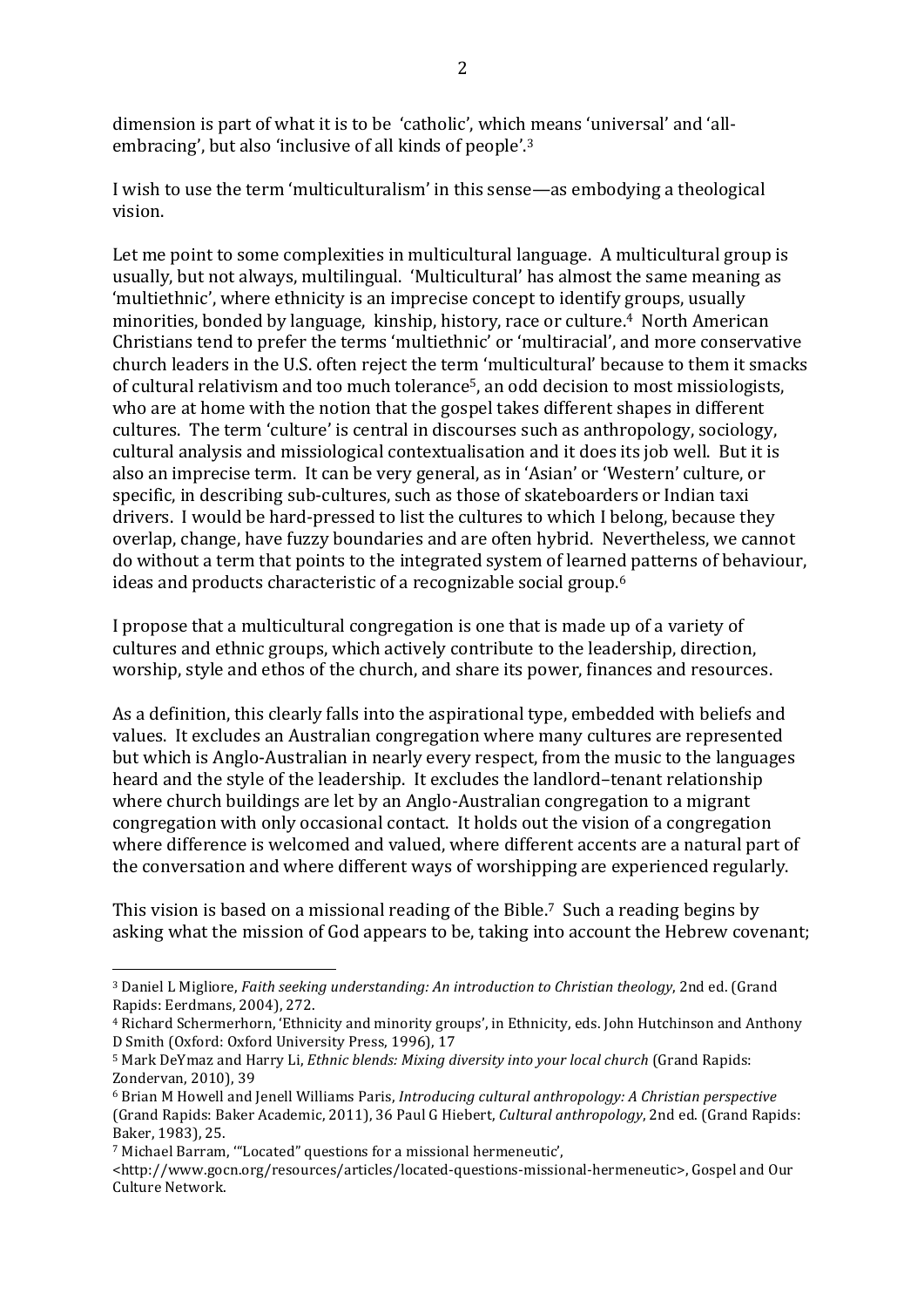the life, teaching, death and resurrection of Jesus Christ; the belief and practice of the early church; and the biblical understanding of our ultimate hope. Missional hermeneutics is governed by the perspective that due to God's love for the whole world Jesus Christ has come to bring abundant life to all who respond (Jn  $3:16$ ,  $10:10$ ). It soon becomes clear that a diverse and reconciling church is part of that response.

### **Biblical Theology of Multiculturalism—A Brief Overview**

I will list eight elements of the multicultural vision of the Bible, which is itself a multicultural text, written in different languages, cultures and contexts. I can only give each brief attention here. Each element is found across various types of biblical literature and not just in isolated texts.

### *1. God is God of all*

The God of the Bible is a universal God who wants all to be saved. Abraham's children are to bless all nations (Gen 12:3) and Paul reminds us that the same Lord is Lord of all and is generous to those who call on him (Rom  $10:12$ ). This necessarily involves us in cross-cultural mission, in inviting the nations to turn to God.

### *2. God delights in difference*

 

From the variety of creation to the diversity of humans, the evidence is that God welcomes difference and loves all people regardless of culture, nation, class, sex or age. Genesis 10 illustrates this diversity by listing the tribes of Shem. Ham and Japheth, 'by their families, their languages and their nations'  $(10:31)$ , fulfilling the call to scatter abroad  $(Gen 9:1)$ 

The story of the Tower of Babel in the following chapter is one of people trying to avoid being scattered and diverse (Gen  $11:1-9$ ). It appears to be about God foiling plans to speak one language and assert power and dominance. Walter Brueggemann suggests that it calls for a new sort of unity based on loyalty to God and involving being scattered to all corners of creation as God's agents. $8$ 

Bernhard Anderson, takes the same tack, looking at the 'horizontal' dimensions of the Babel story (gathering or scattering) rather than the vertical (reaching to heaven in pride). Anderson says that

the Babel story has profound implications for a biblical theology of pluralism.... God's will for his creation is diversity rather than homogeneity. We should welcome ethnic pluralism as a divine blessing, just as we rejoice in the rich variety of the nonhuman creation: trees, plants, birds, fish, animals, heavenly bodies. The whole creation bears witness to the extravagant generosity of the Creator.9

#### *3. We are called to welcome the stranger and the migrant*

The Hebrew Bible contains a strong tradition of hospitality to the foreigner, traveller and stranger, arising, perhaps, from Middle Eastern customs.

<sup>&</sup>lt;sup>8</sup> Walter Brueggemann, *Genesis*, Interpretation Bible Commentaries (Atlanta: John Knox, 1982), 99. <sup>9</sup> Bernhard Anderson, *From creation to new creation: Old Testament perspectives* (Minneapolis: Fortress, 1994), 177.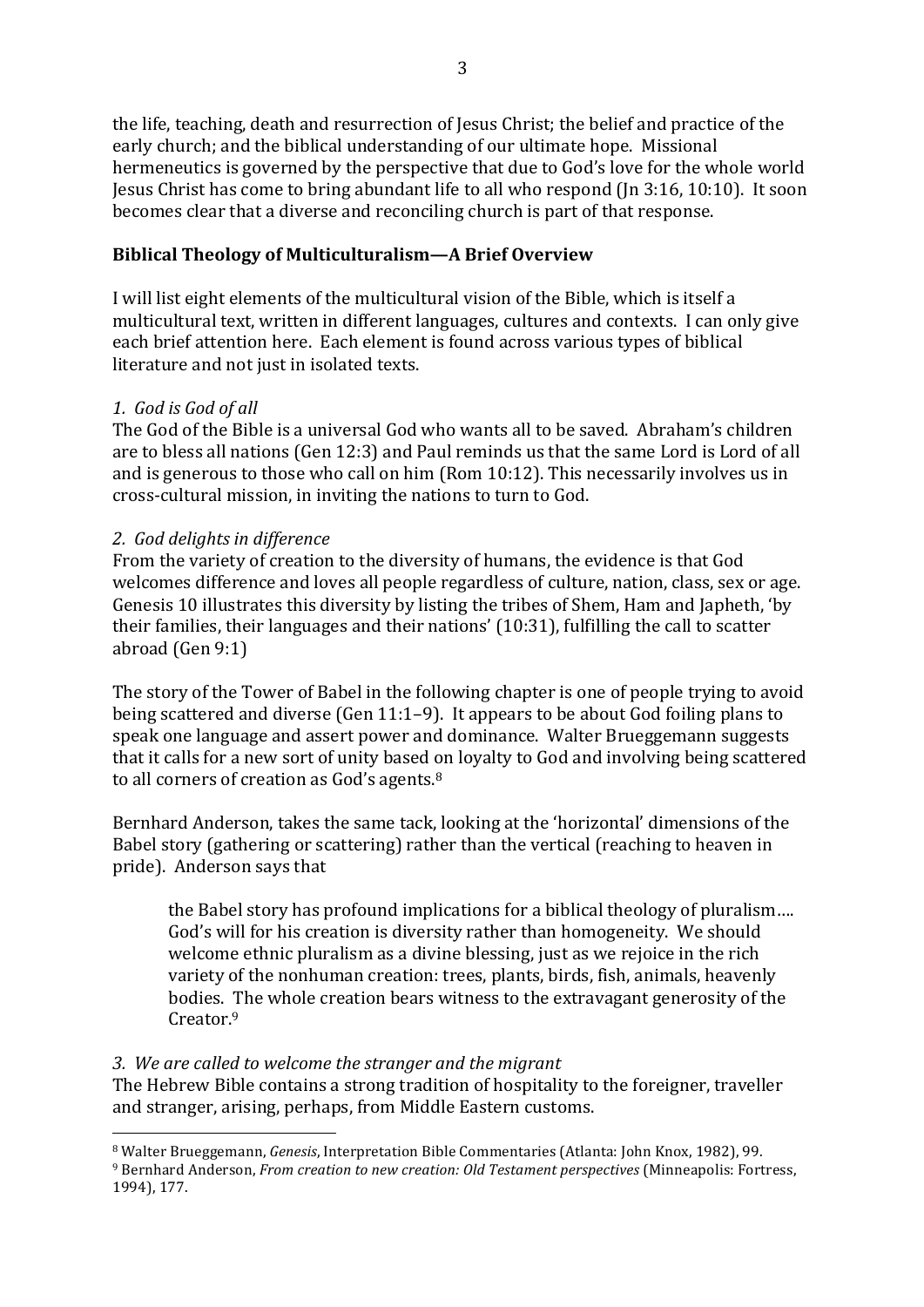The essence of the law is to love God and walk in his ways, executing justice for the orphan and the widow, loving strangers or migrants, and providing them with clothing and food. Israelites are asked to respond to the grace that was extended to them by showing grace in treating others. 'You shall also love the stranger, for you were strangers in the land of Egypt' (Deut  $10:19$ ). Any sense of being at home is a gift from God and should be shared with others. Patty Lane, in her book, *A beginner's guide to crossing cultures*, quotes in an appendix the biblical passages on welcoming aliens and strangers and it goes for seven pages! $10<sub>10</sub>$ 

Often God's presence is hidden in the stranger. God's messengers often appear as strange visitors, such as the three messengers who visited Abraham at Mamre (Gen 18), or the 'gardener' appearing to Mary at the tomb of Jesus  $($ In 20:14–16). Jesus himself appeared on the road to Emmaus unrecognised (Lk 24:13-35). Paul exhorted Christians to show hospitality to strangers (Rom 12:13), as did the writer to the Hebrews, promising that we will often entertain angels unawares (Heb 13:3). Even more deeply, God's incarnation as an ordinary carpenter in undistinguished Nazareth is an example of the hiddenness of God, as is the cross a symbol of life hidden in death.<sup>11</sup>

### *4. Jesus broke out of a monocultural faith*

Jesus challenged the Jewish purity codes of his day. In the Gospel of Mark, for example, Jesus has table fellowship with the impure and invites them to follow him (Mk 2:13-17). He breaks Sabbath rules  $(2:23-28)$ . He includes Gentiles as he engages with a demoniac in the unclean territory of the Gerasenes  $(5:1-20)$ . He eats with the Syro-Phoenician woman  $(7:24-30)$ . The climax comes as Jesus, the 'unclean one' cleanses the supposedly 'clean' temple (15:15-19). He says, 'Is it not written, "My house shall be called a house of prayer for all the nations"? But you have made it a den of robbers'  $(11:17)$ .

The temple was the centre of monoculturalism, dedicated to excluding Gentiles and the impure. Jesus said it had to be destroyed (13:2) before it could become what it was meant to be, the house of prayer for all nations, gathered from all corners of the earth (13:27). As Brian Blount puts it, 'In Mark's revelation of the future in the midst of the present, then, kingdom worship is multicultural worship'.<sup>12</sup>

#### *5. The church was multicultural from the start*

 

From the day of Pentecost the early church was multicultural, miraculously speaking in many languages (Acts 2:6, 11. The first issues to be resolved surrounded the inclusion of Gentiles in the Good News (Acts 9:15), the equality of Jews and Gentiles before God (Gal  $3:28$ ) and the irrelevance of circumcision and Jewish food laws (Acts  $10-11$ ). Peter's declaration that people of all nations and cultures are acceptable before God and that Jesus is Lord of all (Acts  $10:34-36$ ) was to be decisive in opening the door for Christianity to become a worldwide movement. It began the tradition, evident ever

<sup>&</sup>lt;sup>10</sup> Patty Lane, *A* beginner's guide to crossing cultures: Making friends in a multicultural world (Downers Grove, IL: Intervarsity Press, 2002), 174-180.

<sup>&</sup>lt;sup>11</sup> Patrick R Keifert, 'The other: Hospitality to the stranger, Levinas, and multicultural mission', *Dialog* 30  $(1991)$ , 36.

<sup>&</sup>lt;sup>12</sup> Brian K Blount, 'The apocalypse of worship: A house of prayer for ALL the nations', in *Making room at the table:* An invitation to multicultural worship, eds. Brian K Blount and Leonora Tubbs Tisdale (Louisville, KY: Westminster John Knox Press, 2001), 25.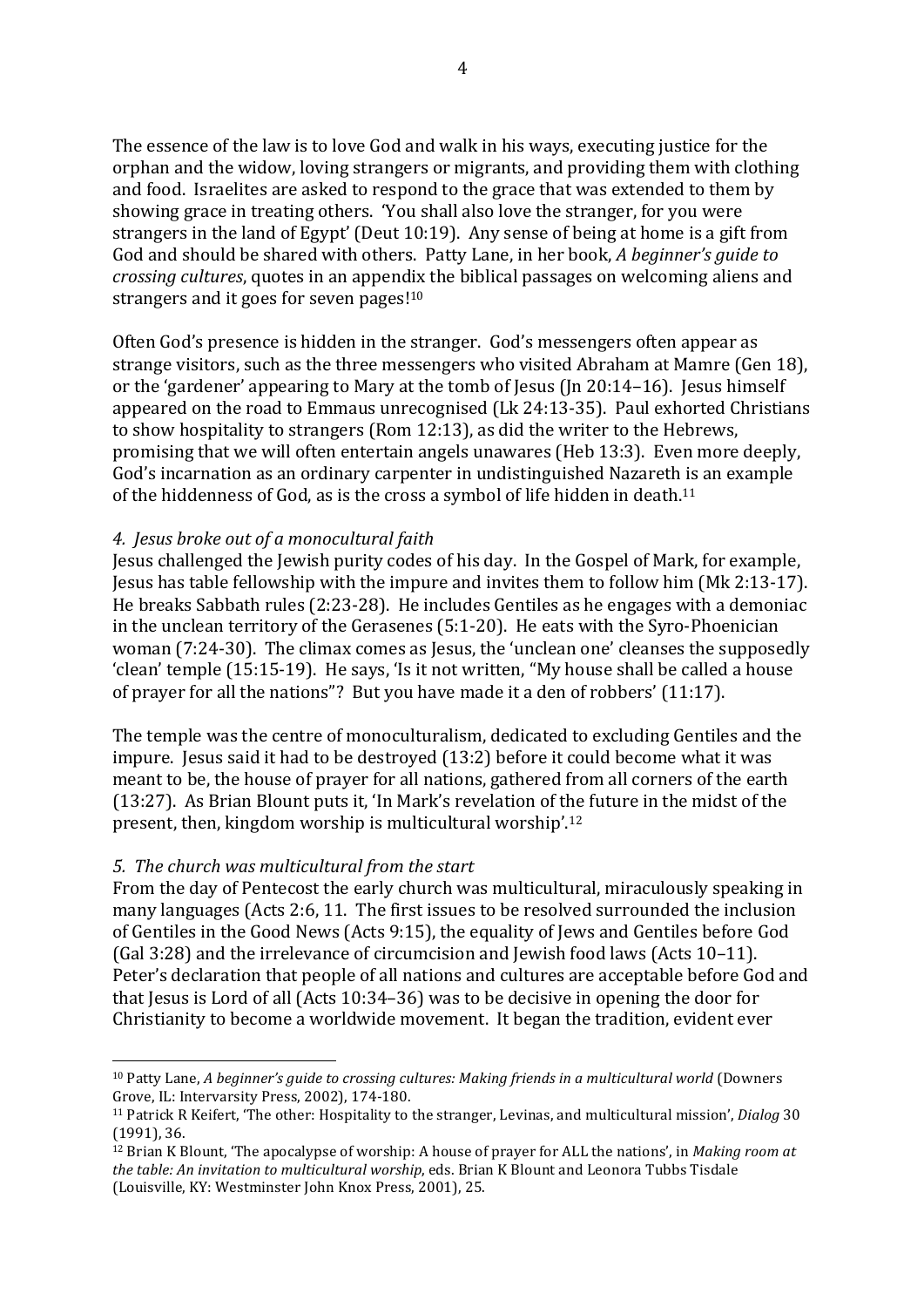since, of translating the message, $13$  exemplified by the way Paul preached in Athens using Greek and pagan beliefs to communicate the sovereignty of God (Acts 17:16–34).

# *6. We are called to unity in diversity*

John Barclay argues that Paul, like Jesus, does not erase cultural differences, nor does he accept cultural barriers; instead he relativises them.<sup>14</sup> For Paul Christian faith, at the same time, allows people to be different but overcomes cultural barriers. 'New life', for Paul, is to do with a new, welcoming, inclusive and non-hierarchical set of relationships rooted in the practicalities of everyday living. Barclay reads Paul as 'the fashioner of multiethnic and multicultural communities, which function not to erase but to moderate between differing cultural specificities'.<sup>15</sup>

The gospel 'enables the creation of a new community in which variant cultural traditions can be practised<sup>'16</sup> It is in this context that we should understand Ephesians 4:4, which talks of one Lord, one faith and one baptism. Our being a new creation in Christ gives us a fundamental unity, without erasing differences, but certainly overcoming barriers.<sup>17</sup>

# *7. We are to particularly embrace the marginalised*

Multicultural congregations will almost certainly include new migrants, refugees and asylum seekers, who are among the most marginalised in western societies. If Christians are to respond to the biblical call to seek justice, show compassion, love our neighbour and serve Christ by housing the homeless, feeding the hungry and visiting those in prison (Mt 25:31–46), then—in a multicultural society—we will inevitably become multicultural congregations. Just as the incarnation was a story of divine marginalisation, $18$  incarnational mission will inevitably be multicultural.

# *8. The ultimate vision is for a church of all nations*

 

The journey towards a multicultural church, we need to acknowledge, is one we can only take falteringly and incompletely until the reign of God is complete. As Miroslay Volf says of reconciliation, any attempt to fully resolve the inbuilt tensions between unity and diversity will fail this side of the final reconciliation because as humans we tend always to perpetuate division and exclusion.<sup>19</sup>

The ultimate biblical vision, however, is poetically portrayed in the Book of Revelation where the seer is called to prophesy 'about many peoples, nations, languages and kings' (Rev 10:11), namely that all nations will worship before God (Rev 15:4) and walk in God's light (Rev 21:23–24).

<sup>&</sup>lt;sup>13</sup> Lamin Sanneh, *Translating the message: The missionary impact on culture*, 2nd ed. (Maryknoll: Orbis, 2009).

 $14$  John M G Barclay, "Neither Jew nor Greek": Multiculturalism and the new perspective on Paul', in *Ethnicity* and the *Bible*, ed. Mark G Brett (Leiden: E J Brill, 1996), 211.

<sup>&</sup>lt;sup>15</sup> Barclay, "Neither Jew nor Greek": Multiculturalism and the new perspective on Paul', 213.

<sup>&</sup>lt;sup>16</sup> Barclay, "Neither Jew nor Greek": Multiculturalism and the new perspective on Paul', 211.

<sup>&</sup>lt;sup>17</sup> Donald H Juel, 'Multicultural worship: A Pauline perspective', in *Making room at the table: An invitation* to multicultural worship, eds. Brian K Blount and Leonora Tubbs Tisdale (Louisville, KY: Westminster John Knox Press, 2001), 55.

<sup>&</sup>lt;sup>18</sup> Jung Young Lee, *Marginality: The key to multicultural theology* (Minneapolis: Fortress, 1995), 81.

<sup>&</sup>lt;sup>19</sup> Miroslav Volf, *Exclusion and embrace: A theological exploration of identity, otherness, and reconciliation* (Nashville: Abingdon, 1996) 109-110.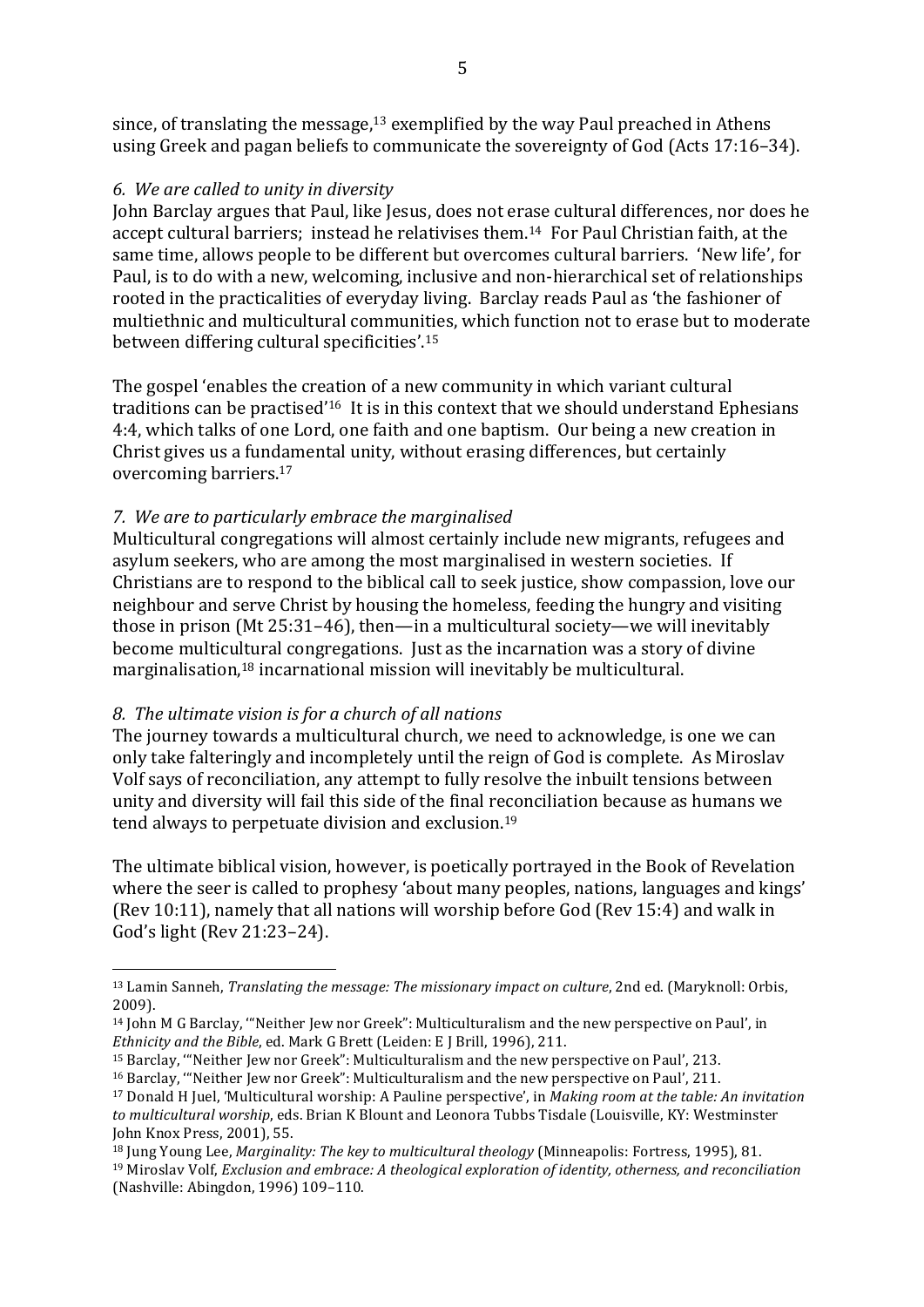# The multicultural church as a test of catholicity

Given the overwhelming biblical evidence that followers of Jesus are called to reach out across cultural boundaries in embrace and reconciliation, the multicultural dimension of congregational life is a litmus test for the catholicity of the church. As we make space for 'the other'—whether the very different, the strange or the enemy—we are enlarged. In our diversity we better approximate the catholic (or universal, or complete) church. This church ideally reflects the mission of the trinitarian God. As Volf puts it:

We who have been embraced by the outstretched arms of the crucified God open our arms even for the enemies—to make space in ourselves for them and invite them in—so that together we may rejoice in the eternal embrace of the triune  $God<sup>20</sup>$ 

This is why I suggest that most congregations ought to be on the road to becoming multicultural. This is stronger than arguing that denominations should be multicultural, adding together their migrant ethnic churches like a mosaic. It is also stronger than arguing that the church should be a melting pot where cultural differences are forgotten or smoothed-over. To choose a third metaphor, it is to work towards something like minestrone soup, where cultural differences can still be celebrated and seen but enrich each other.<sup>21</sup>

As Paul Curtiss DeYoung acknowledges, there are a few exceptions to this recommendation, contexts where only one culture is to be found, where a common language cannot be found or where recent migrants need a safe place in which to adjust to a very different culture.<sup>22</sup> But these make up only a small percentage of congregations.

# **Paths to multicultural congregations**

There are many possible structures for multicultural congregations, from fully integrated congregations to those who meet alongside each other and work at their friendship and unity.<sup>23</sup> Context is usually the biggest factor in which structure will suit congregations best.

For example, in my local church there is currently a need for three congregations— English-speaking, Burmese Chin and Burmese Karen—because of various factors: the large numbers of Chin and Karen people who are recent migrants, with little English; the cultural difference between rural Burma and urban Melbourne; and the need for a safe and comforting space for the many refugees who have suffered extreme

 <sup>20</sup> Volf, *Exclusion and embrace:* A theological exploration of identity, otherness, and reconciliation, 131.

<sup>&</sup>lt;sup>21</sup> Ross Langmead and Meewon Yang, 'Multicultural congregations: A Victorian Baptist perspective', in *Crossing Borders: Shaping faith, ministry and identity in multicultural Australia, eds. Helen Richmond and* Myong Duk Yang (Sydney: Multicultural and Cross-Cultural Ministry, The National Assembly of the Uniting Church in Australia, 2006), 125-126.

<sup>&</sup>lt;sup>22</sup> Curtiss Paul DeYoung, ed. *United by faith: The multicultural congregation as an answer to the problem of* race (Oxford: Oxford University Press, 2003), 143.

<sup>&</sup>lt;sup>23</sup> Meewon Yang, 'Ways of being a multicultural church: An evaluation of multicultural church models in the Baptist Union of Victoria', Thesis (MTheol), MCD University of Divinity, 2012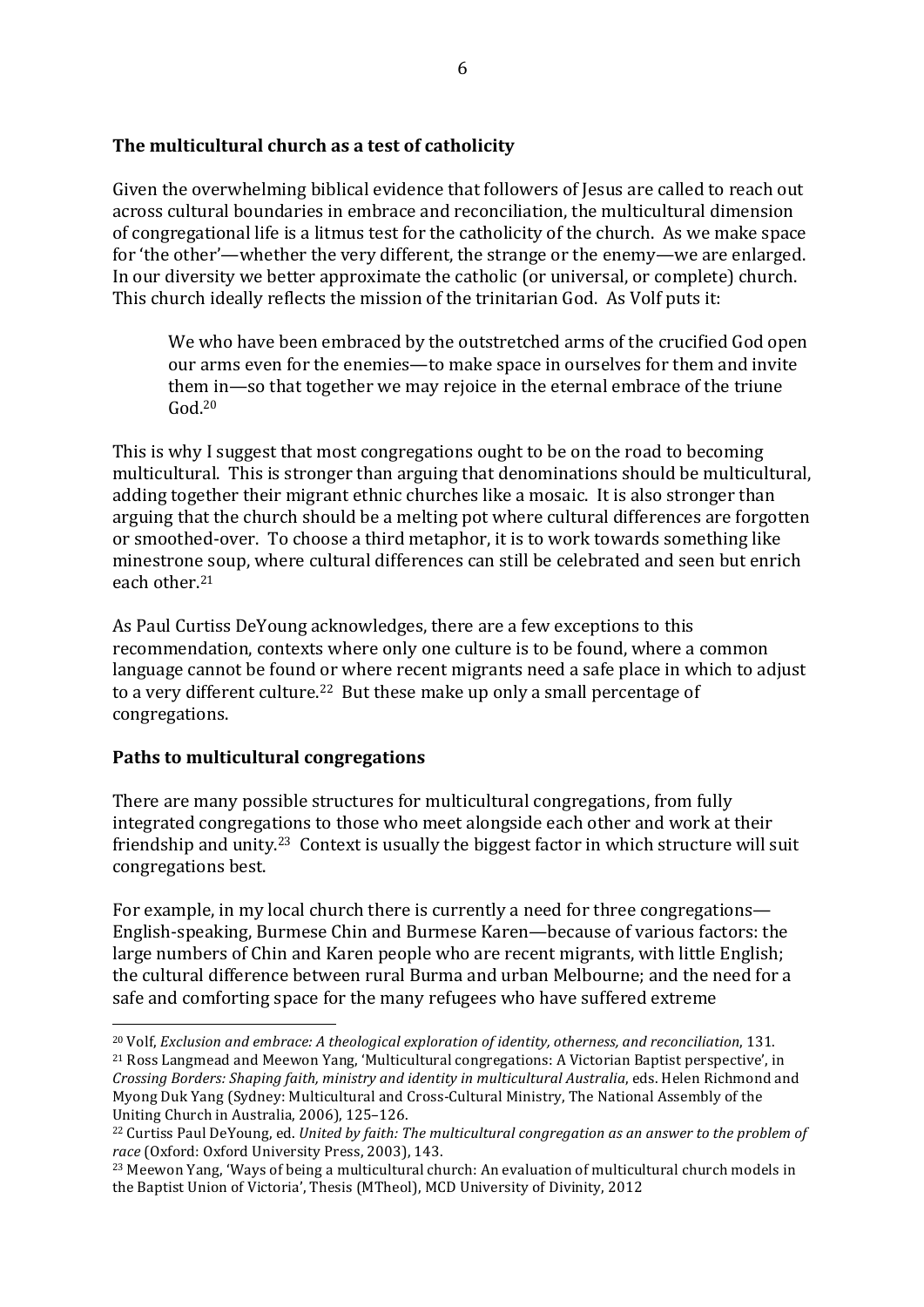persecution and privation. It is my hope that our friendship across congregations, already significant, will grow stronger over time.

A different example is found in other congregations, where there are a few from each of many cultures, and where most migrants have a reasonable grasp of English. Almost by necessity, English is the language of worship—though we must recognise that this has its difficulties<sup>24</sup>—but many of these congregations are genuinely multicultural, by which I mean that they recognise and affirm cultural diversity in many intentional ways.

Not only are there many possible structures, but the paths to multiculturalism are also many and varied. The most common paths are through sharing food, stories, celebration, practical solidarity and community. Note that these are more relational than programmatic. They assist us in gradually moving from our comfort zone into a learning zone and then an expanded comfort zone. When coupled with an open, porous and hospitable faith community, these practices are also deeply missional, because people from the wider community find these things welcoming and relatively unthreatening. 

The path towards multicultural community needs to be intentional, as the default position is for humans (Christians included) to feel most comfortable with 'people like us', that is in a monocultural context.

It involves a great deal of learning. Multicultural churches invest time in learning about other customs, worldviews, languages, practices, celebrations, expectations and social roles. Gatherings specifically to learn about these things are necessary, but they are also rich and enjoyable.

The path to multiculturalism also requires a commitment to active inclusion and deliberate hospitality (from all sides). Those from groups other than the dominant culture nearly always need to be invited repeatedly before they will feel at home in a group. Hospitality is a rich Christian tradition in which the guest often becomes the host, reflecting the divine mystery in which, when we welcome Christ, Christ welcomes us home.

It also involves an awareness of the dynamics of power. Those of the dominant culture need to learn to empower others and take a less dominant role while minority groups usually need to learn to assert themselves.<sup>25</sup>

If a congregation is to grow towards embracing all of God's people it will also reach out in interfaith dialogue and cross-cultural evangelism. While the two modes are a little different, they overlap in the respectful, intentional reaching out across the divides of faith and culture.

 

<sup>&</sup>lt;sup>24</sup> Geddes W Hanson, ""Multicultural" worship: A careful consideration', in *Making room at the table: An invitation to multicultural worship*, eds. Brian K Blount and Leonora Tubbs Tisdale (Louisville, KY: Westminster John Knox Press, 2001), 145-161.

<sup>&</sup>lt;sup>25</sup> Eric H F Law, *The wolf shall dwell with the lamb: A spirituality for leadership in a multicultural community* (St Louis, MO: Chalice Press, 1993).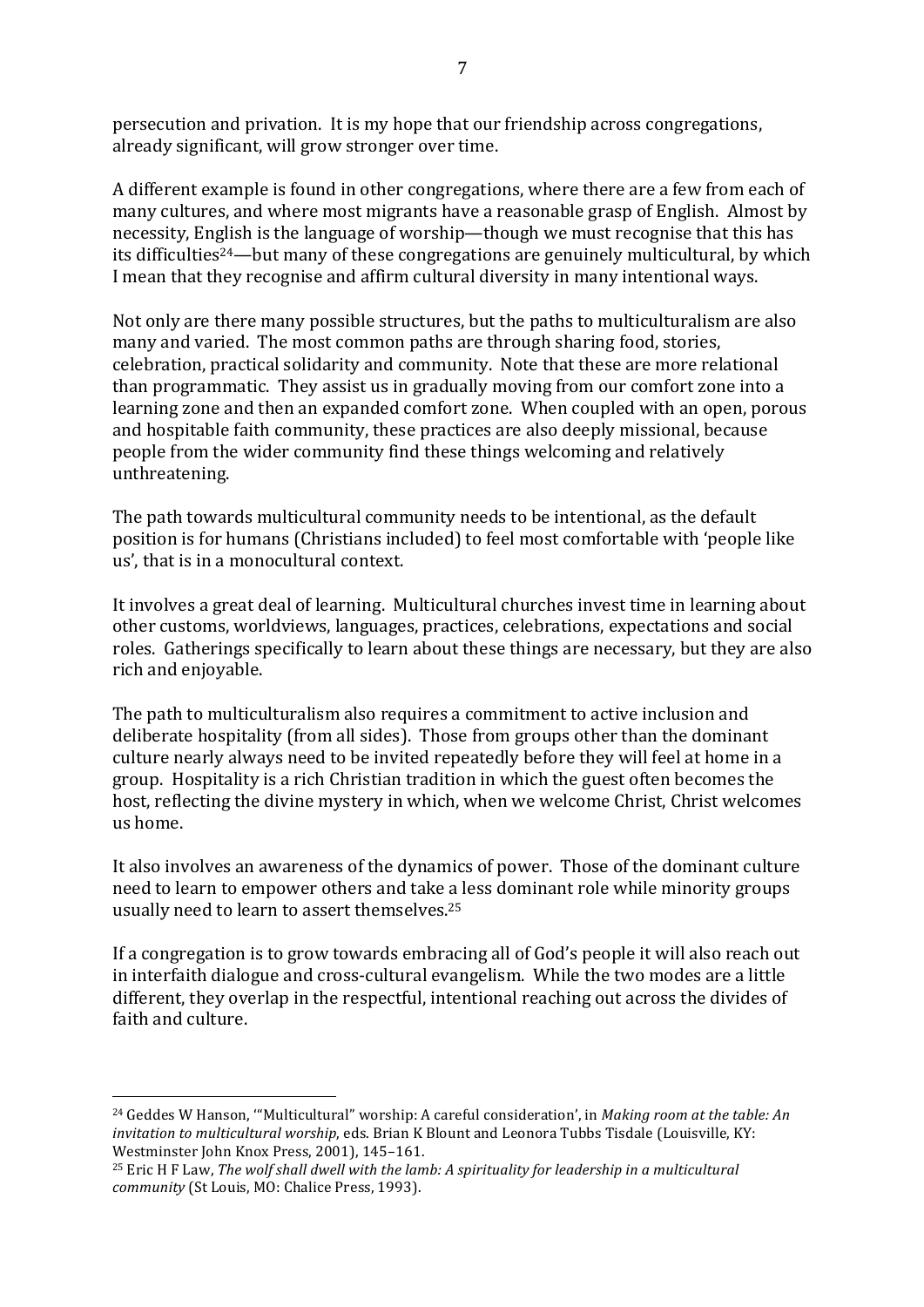### **Conclusion**

In this paper I've suggested that in a multicultural context such as Australian society the presence of multicultural congregations is a litmus test of the catholicity of the church. If the church is to live into the vision of people of all nations living in God's ways it will need to explore the nature of unity in diversity and the overcoming of the usual barriers in society. It is an essential aspect of the local missional church that it continually explores what it means to be a welcoming space for people of different cultures. This is one of the ways in which the church will be a sign of the transformed community which is at the heart of God's Good News.

*Ross Langmead, 29-06-12*

#### BIBLIOGRAPHY

- Anderson, Bernhard. *From creation to new creation: Old Testament perspectives.* Minneapolis: Fortress, 1994.
- Australian Government. The people of Australia: Australia's multicultural policy. Canberra: Australian Government, 2011. Available at

<http://www.immi.gov.au/media/publications/multicultural/pdf\_doc/peopleof-australia-multicultural-policy-booklet.pdf>.

- Barclay, John M G. ""Neither Jew nor Greek": Multiculturalism and the new perspective on Paul'. In *Ethnicity and the Bible*, ed. Mark G Brett. Leiden: E J Brill, 1996. 197– 214.
- Barram, Michael. "Located" questions for a missional hermeneutic'. *Gospel and Our Culture Network.* <http://www.gocn.org/resources/articles/located-questionsmissional-hermeneutic>. 2006. Accessed 13-6-12.
- Blount, Brian K. 'The apocalypse of worship: A house of prayer for ALL the nations'. In *Making room at the table: An invitation to multicultural worship, eds. Brian K* Blount and Leonora Tubbs Tisdale. Louisville, KY: Westminster John Knox Press, 2001. 16–29.
- Brueggemann, Walter. *Genesis*. Interpretation Bible Commentaries. Atlanta: John Knox, 1982.
- DeYmaz, Mark and Harry Li. *Ethnic blends: Mixing diversity into your local church*. Grand Rapids: Zondervan, 2010.
- DeYoung, Curtiss Paul, ed. *United by faith: The multicultural congregation as an answer* to the problem of race. Oxford: Oxford University Press, 2003.
- Hanson, Geddes W. ""Multicultural" worship: A careful consideration'. In *Making room at the table: An invitation to multicultural worship*, eds. Brian K Blount and Leonora Tubbs Tisdale. Louisville, KY: Westminster John Knox Press, 2001, 145-161.
- Hiebert, Paul G. *Cultural anthropology*. 2nd ed. Grand Rapids: Baker, 1983.
- Howell, Brian M and Jenell Williams Paris. *Introducing cultural anthropology: A Christian perspective*. Grand Rapids: Baker Academic, 2011.
- Juel, Donald H. 'Multicultural worship: A Pauline perspective'. In *Making room at the table: An invitation to multicultural worship*, eds. Brian K Blount and Leonora Tubbs Tisdale. Louisville, KY: Westminster John Knox Press, 2001. 42-59.